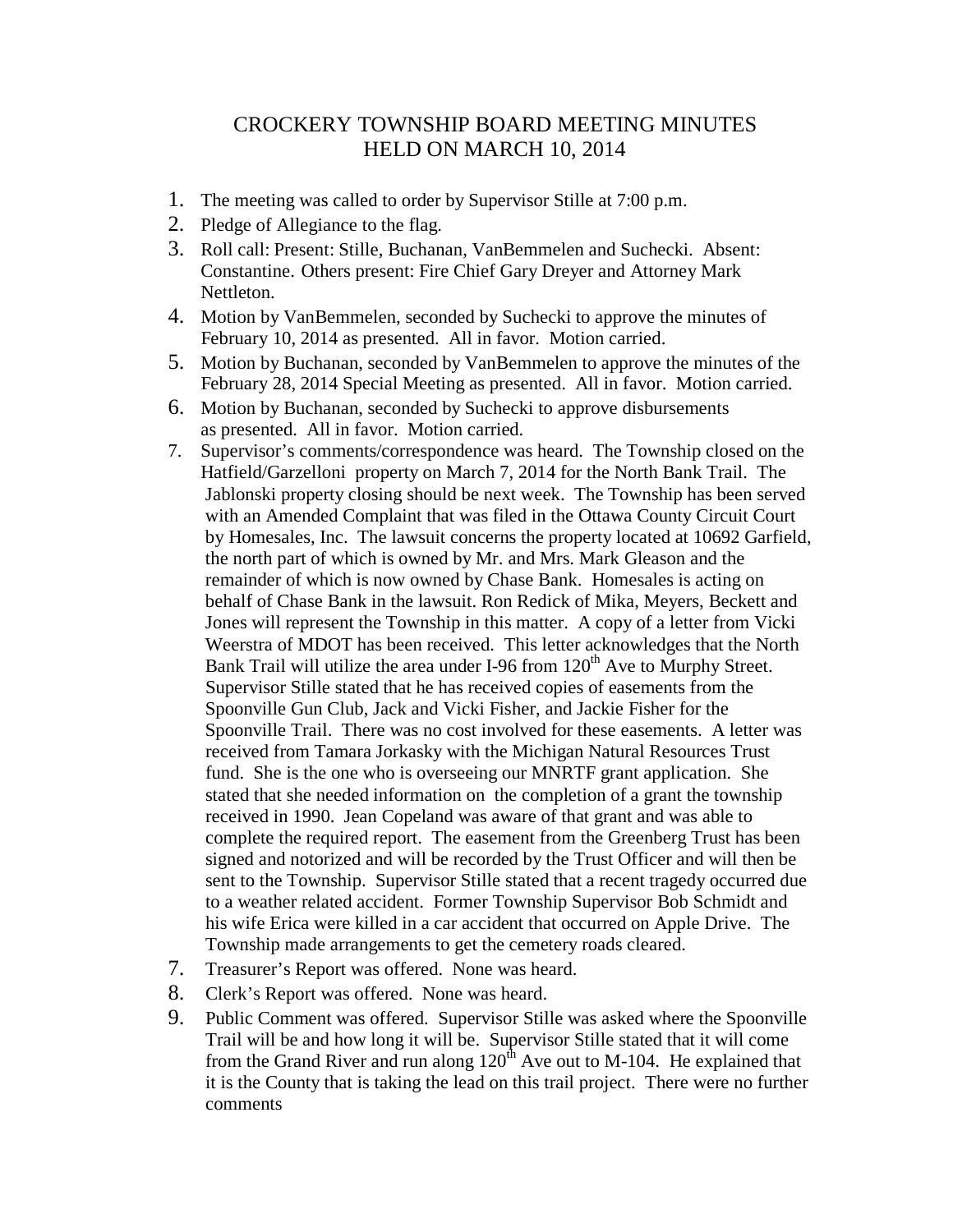- 10. Fire Chief's report was given. The department has been very busy this past month with weather related accidents. Firefighter Katie Lasich is expecting to return to active duty in the near future after an extended leave of absence. Firefighter Brittany Renchen will be resigning due to a future move to Grand Haven Township. 4 firefighters have passed the National Registry for Medical First Responders. Those firefighters are Roy Bronnekant, Mike Brewer, Eric Erhorn, and Forest Whipple. The fire department has received a donation of 15 portable radios from Kentwood.
- 11. Committee Chair reports were offered. None were heard.
- 12. Board Member Committee reports were hearoffered. None were heard.
- 13. Motion by Buchanan, seconded by Suchecki to approve 4 bond payments to Ottawa County.
	- 1. 2014 Annual Infrastructure Improvements \$42,175.83
	- 2. 1,275,000 Bond Payment (sewer plant) \$16,606.88
	- 3. \$420,000 Bond Payment (Garfield & metering station) \$6,511.25
	- 4. \$275,000 Bond Payment (water Leonard &  $138^{\text{th}}$ ) \$2,500.00

All in favor. Motion carried.

- 14. Motion by VanBemmelen, seconded by Suchecki to authorize the Supervisor and the Clerk to sign the easements with Spoonville Gun Club, Jack and Vicki Fisher, and Jackie Fisher on behalf of the Township. These easements are for the Spoonville Trail and are at no cost to the Township. All in favor. Motion carried.
- 15. Discussion was held on the proposed library contract with Spring lake. The Township has received a letter from the Spring Lake District Library Board. which outlines the library's contract proposal. The Board can agree with all points of the proposed contract with the exception of turning over to Spring Lake District Library all the escrowed penal fines in one lump sum. In attendance were several members of the group who have been working to get Crockery residents full access to the Spring Lake Library. The Board explained why we want to have these escrowed funds paid out over the life of the contract. Any contract with the library would be contingent on voters approving a library millage.
- 16. Motion by VanBemmelen, seconded by Suchecki to authorize the Supervisor to work with Angela Hyde on further negotiations with the Spring Lake District Library Board. All in favor. Motion carried.
- 17. Motion by Buchanan, seconded by VanBemmelen to appoint Rich Hyde as Crockery Township's representative on the Spring Lake Recreation Committee SLARA (Rich currently serves as a Member at Large). All in favor. Motion carried.
- 18. Melissa Koster who is our current Assessor has given notice that she will be leaving Crockery Township. She is willing to stay for a while until a replacement can be found but she would like it to happen as soon as possible. She wants to become more involved with her family business.
- 19. Discussion was held concerning the possibility of contracting with the County for assessing services and possibly a financial advisor. A meeting has been set